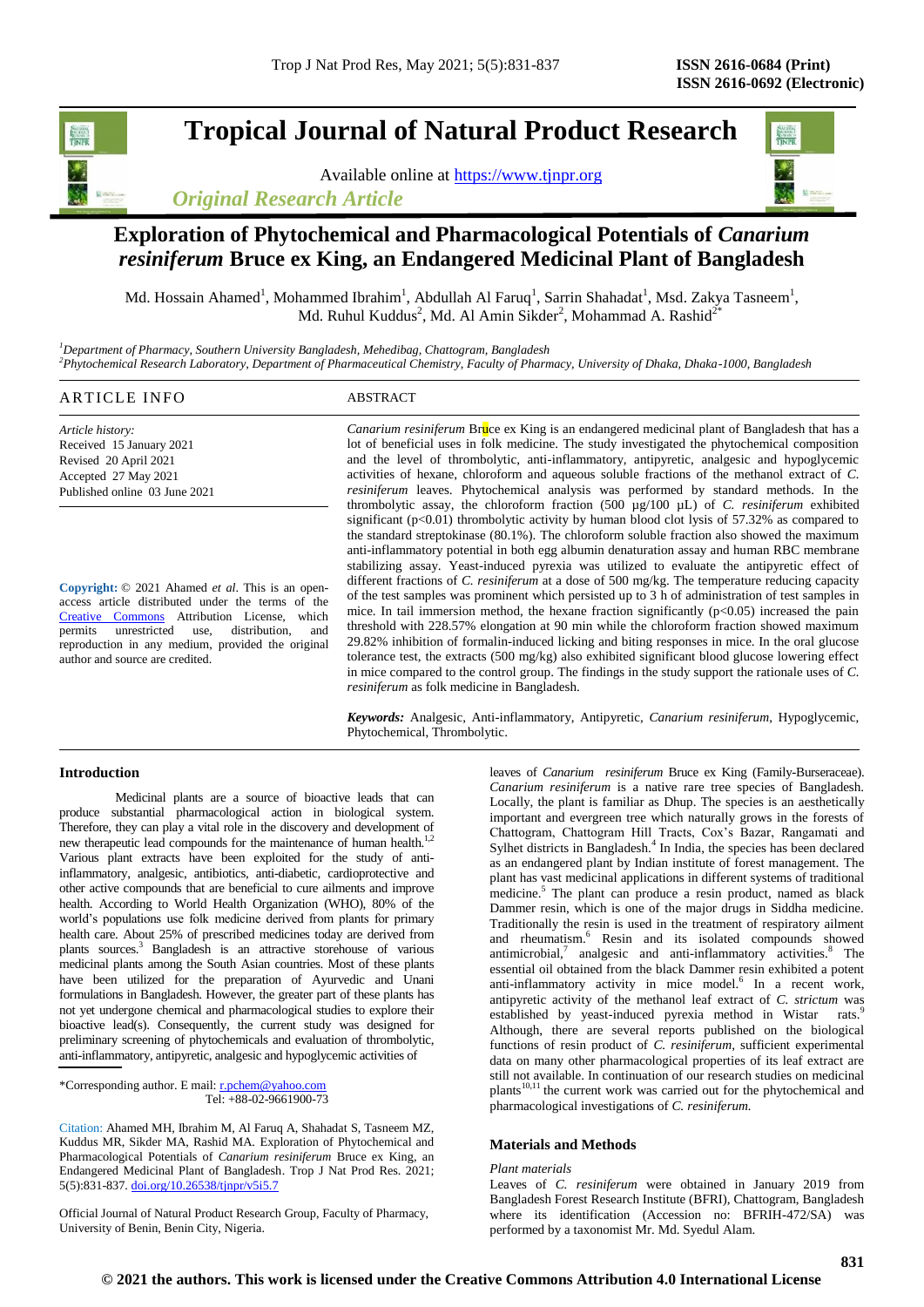## *Extraction and partitioning process*

The collected leaves were cleaned, dried in an oven at 40  $^{\circ}$ C and then subjected to coarse powder through a grinding machine. Then, 200 g of dried leaf powder was taken for Soxhlet extraction with 250 mL of methanol (99.98%) at boiling temperature, 64.7°C. The extract was concentrated with a rotary evaporator at 40 °C to provide a semi solid mass, designated as a methanol crude extract of leaf of *C. resiniferum*. The process was repeated for several times to increase the amount of crude extract. The resulting crude extract of *C. resiniferum* leaves was subjected for solvent-solvent partitioning into hexane (HFCR), chloroform (CFCR) and aqueous (AFCR) soluble fractions.

#### *Preliminary phytochemical screening*

Various solvent fractions (HFCR, CFCR and AFCR) of the crude methanol extract of *C. resiniferum* leaf were analyzed to confirm the phytochemical nature by qualitative tests.<sup>11</sup>

#### *In vitro thrombolytic effect*

Thrombolytic effect was evaluated following a standard method in which streptokinase (SK) was used as standard.<sup>12</sup> Briefly, 15 mL of venous blood was drawn from healthy volunteers without any recent history of oral contraceptive and anticoagulant therapy. The collected blood was immediately distributed into 27 previously weighed sterile alpine tubes (0.5 mL/tube) and the tubes were incubated at 37ºC for 45 min to form clots. After clot formation, the serum was completely removed without disturbing the clot and each tube having clot was again weighed to determine the clot weight (clot weight = weight of clot containing tube-weight of tube alone). Plant samples solutions  $(500 \mu g/100 \mu L)$  were added separately to each alpine tube containing pre-weighed clot. As a standard, 100 µl of streptokinase, SK (15,00,000 I.U.) and as a control, 100 µL of methanol, hexane and chloroform were separately added to the control tubes. All the tubes were then kept at 37ºC for 90 min and observed for clot lysis. After incubation, the fluid released was removed carefully and tubes were again weighed to observe the difference in weight after clot disruption. The difference in weight taken before and after clot lysis was expressed as percentage of clot lysis.

% Clot lysis = Weight of the clot after lysis by plant sample  
\n
$$
\frac{\text{Weight of the clot before lysis by plant sample}}{\times 100\%}
$$

## *Anti-inflammatory activity*

*Protein denaturation inhibition assay*

Protein denaturation inhibition  $assay<sup>11</sup>$  was employed to determine the anti-inflammatory effect of the *C. resiniferum* extractives using aspirin as standard. Sterile centrifuge tubes were taken and marked accordingly, as mentioned above. Then, 1.0 mL of 5% egg albumin solution and 2.8 mL phosphate buffer (pH  $6.4 \pm 0.2$ ) were added to all test tubes. Aspirin (0.1 mg), Tween-80 or plant sample (500 μg/mL of Tween-80) was added as positive- and negative controls and test group, respectively. All the reaction mixtures after pH (5.6  $\pm$  0.2) adjustment with 1.0N HCl were heated at 57 °C for 20 min. After cooling and filtering (Whatmann filter paper) the absorbance of each reaction mixture was measured at 660 nm using a UV-visible spectrophotometer (Shimadzu-1800). The test was repeated three times. Anti-inflammatory activity of each test sample was estimated by measuring the absorbance of the treatment groups and converting it into inhibition of albumin protein denaturation. The percent inhibition of protein denaturation was calculated by using the following formula:

% inhibition of protein denaturation = 
$$
\frac{A_{\text{control}} - A_{\text{test}}}{A_{\text{control}}} \times 100\%
$$
  
Here, A = Absorbance for respective group.

#### *Membrane stabilization assay*

The method of Shinde  $et al^{12}$  was used for the membrane stabilizing activity of plant extractives using human erythrocytes. Sterile centrifuge tubes (three for aspirin standard/positive control, three for negative control and three for each plant sample) were taken and marked accordingly. Then, 1.0 mL phosphate buffer (pH  $7.4 \pm 0.2$ ),

2.0 mL hyposaline and 0.5 mL of erythrocyte suspension were added to all tubes. Then 1.0 mL of aspirin (0.1 mg) was mixed for standard group, 1.0 mL of distilled water was added to the control group tubes while 1.0 mL of plant samples (500 µg/mL) was mixed to the test group as marked. All the reaction mixtures were incubated at 37ºC in a Bio-Oxygen Demand incubator for 30 min and then centrifuged (10 min at 3000 rpm). The absorbance of the supernatants was measured using a UV-visible spectrophotometer (Shimadzu-1800) at 560 nm. The test was repeated three times for each plant extract. Membrane stabilization activity was determined by measuring the inhibition of hemolysis as follows.  $\lambda$ 

% inhibition of hemolysis = 
$$
\frac{A_{\text{control}} - A_{\text{test}}}{A_{\text{control}}} \times 100\%
$$

## *Experimental animals*

Swiss mice (20-25 g) of either sex were procured from Bangladesh Council of Scientific and Industrial Research (BCSIR), Chattogram, Bangladesh. The animals were kept under standard laboratory condition of room temperature  $(26 \pm 2^{\circ}C)$  with 12 h light/dark cycle for 1 week to adjust the laboratory conditions before starting the experiment.<sup>13</sup> All experiments were performed according to the guidelines approved by the institutional ethical committee (2019-02- 11/SUB/A-ERC/001).

#### *Determination of antipyretic activity*

The antipyretic activity of *C. resiniferum* was evaluated on Swiss mice by the method described by Muhammad *et al.*<sup>14</sup> The animals were divided into five groups, each group containing three mice. The normal body temperature of each mouse was recorded and 20% aqueous suspension of brewer's yeast (10 mL/kg) was injected subcutaneously in each mouse to induce pyrexia. After 17 h of Brewer's yeast injection, the rectal temperature of each mouse was measured using a digital thermometer. Only animals that showed an increase in temperature of at least 1.33 ºF were used for the study. The temperature was measured periodically at  $1<sup>st</sup>$ ,  $2<sup>nd</sup>$  and  $3<sup>rd</sup>$  h following the oral administration of standard paracetamol (150 mg/kg), normal saline (10 mL/kg) and the plant extracts (500 mg/kg). Antipyretic activity of the plant sample was measured by determining the rectal temperature of the mice of the test groups in comparison to the negative control and standard paracetamol group.

#### *Analgesic activity*

## *Central analgesic activity by tail immersion assay*

Central analgesic activity of *C. resiniferum* was evaluated by tail immersion assay<sup>15</sup> in Swiss mice. Briefly, the experimental animals were randomly divided as mentioned above and received the plant extractives (500 mg/kg) by oral route. After treatment, at zero-hour, 1- 2 cm of the tail of mice was immersed in warm water kept constant at 55° C. The time (in sec) taken for the mouse to flick its tail was regarded as the pain reaction time (PRT). The latency period was set as 20 s to avoid injury to mice. Following the administration of the test samples, pain reaction time was recorded at 0, 30, 60 and 90 min. Finally, the percentage of time elongation of tail immersion was estimated in respect to standard morphine (2 mg/kg) by the equation below.

% time elongation = 
$$
\frac{T_{\text{test}} - T_{\text{control}}}{T_{\text{control}}} \times 100\%
$$

Where,  $T_{test}$  = Pain reaction time for each group.

## *Peripheral analgesic activity by formalin-induced pain*

The peripheral analgesic activity was evaluated by formalin-induced licking and biting responses test.<sup>15</sup> Like tail immersion test, both standard aspirin (50 mg/kg) and plant samples (500 mg/kg) were administered to the experimental animals by oral route. Pain sensation was induced by subcutaneous injection of 1% formalin into the right hind paw of the experimental animals. As long as the animals feel pain, they continue to give licking and biting responses. Each licking and biting responses are counted and taken as an indication of pain sensation. Thirty minutes after formalin injection, number of licking and biting responses was recorded for 5 min for each mouse. The plant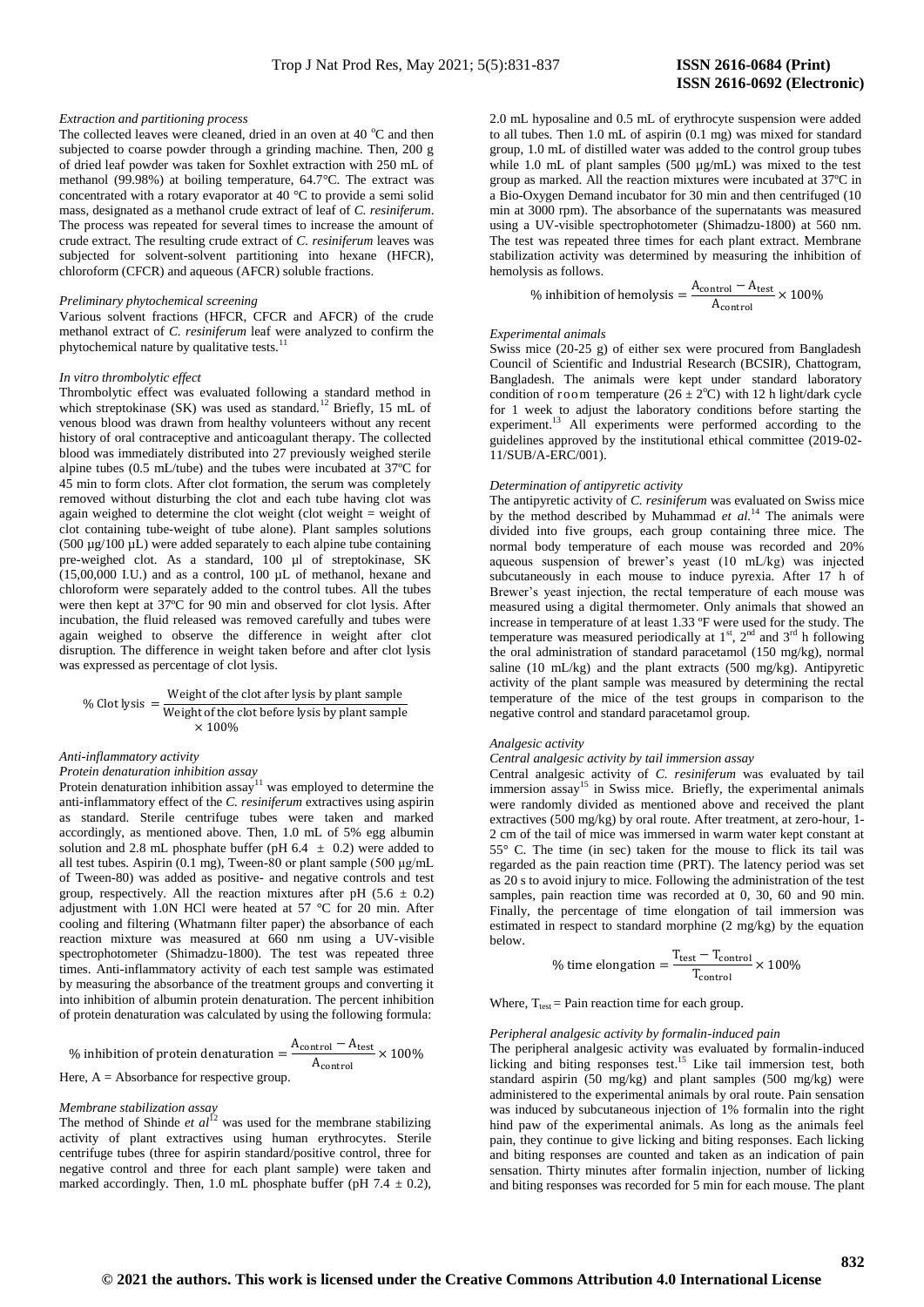sample possessing analgesic activity will decrease the number of licking and biting responses in animal. The percent inhibition of formalin-induced licking in each treated group was then calculated by using the following equation:

% inhibition of licking response  $=\dfrac{\mathsf{N}}{\mathsf{N}}$  $\frac{100}{N_{control}} \times$ 

Where,  $N = \text{Mean number of locking and biting responses for each}$ group.

### *Hypoglycemic activity*

Hypoglycemic effect of plant extracts on Swiss mice was checked by oral glucose tolerance test.<sup>16</sup> The animals were randomly divided into control, standard and test groups containing three mice in each group. Each group received a particular treatment. At zero-hour, test samples (500 mg/kg), negative control (1% Tween 80) and glibenclamide (10 mg/kg) were administered orally to the respective mice group by means of oral gavage tube. After 60 min, all animals were treated with 10% glucose solution (2 mg/kg). Blood glucose level was recorded by glucometer after 30, 60 and 120 min of glucose loading in the mice.

#### *Statistical analysis*

For all biological studies, three replicates of each test sample or three mice in each group were used for statistical comparison and analysis, and the values were presented as mean ± SEM.

#### **Results and Discussion**

### *Phytochemical study*

Phytochemical study was performed to analyze the chemical constituents present in the hexane, chloroform and aqueous soluble fractions of methanol extract of *C. resiniferum* leaf. The preliminary phytochemical investigation revealed the presence of plant constituents (Table 1) which are known to exhibit important pharmacological actions. Alkaloids, saponins and amides were detected in all the solvent fractions of *C. resiniferum* leaf extract, but flavonoids were absent. Alkaloids, glycoside, steroids, reducing sugar, amides, saponins were present in the chloroform and aqueous fractions. Both hexane and chloroform fractions contain alkaloids, tannins, saponins amides. The results of the preliminary phytochemical investigation laid the foundation for more experimental works on *C. resiniferum*.

#### *Thrombolytic activity*

Previously, several research works have been carried out to discover the natural sources having thrombolytic effect. Because, thrombolytic agents of natural origin are safe and effective in the management of cardiovascular diseases including myocardial infarction, strokes and deep vein thrombosis. There are numerous examples of Bangladeshi medicinal plants having thrombolytic effects.<sup>17</sup>To find out plantbased cardioprotective drugs, the extractives of *C. resiniferum* were assessed for *in vitro* thrombolytic activity using human RBC and the results are presented in Figure 1. The chloroform, hexane and aqueous soluble fractions of methanol extract of *C. resiniferum* leaf at the dose of 500 µg/100 µl showed prominent thrombolytic activity by clot lysis of 57.32%, 42.85% and 34.08%, respectively. The standard streptokinase caused 80.1% lysis of clot while the distilled water (served as a negative control) showed negligible percentages of lysis of clot (4.16%). Previous study confirmed that tannins, alkaloids and saponins demonstrated significant clot lysis activity through the breakdown of fibrinogen and fibrin in a clot. The results of our phytochemical analysis revealed that different solvent fractions of *C. resiniferum* leaf extracts possess tannin, alkaloid and saponin which could be associated with its observed clot lysis activity in the study.<sup>1</sup>

*Anti-inflammatory activity* 

*Protein denaturation inhibition assay*

Inflammation is a pathological state that is associated with a wide

range of ailments such as arthritis, diabetes, obesity, cardiovascular disease etc. Commonly prescribed synthetic anti-inflammatory agents such as NSAIDs and steroids are related with adverse effects, for example gastrointestinal upset, gastric ulcer, bleeding, liver damage etc.<sup>19</sup> Due to these toxic effects, the demand for development of safe and effective anti-inflammatory agent from plant sources is rising globally. Therefore, in order to find out natural anti-inflammatory agent, we have selected an endangered medicinal plant *C. resiniferum*  for preliminary screening of its anti-inflammatory potential by egg albumin denaturation inhibition assay and RBC membrane protection assay. The test extract and fractions of *C. resiniferum* (500 µg/mL) inhibited albumin denaturation and hemolysis of human RBCs. Protein denaturation inhibition assay is a common method for the assessment of anti-inflammatory potential of plant extracts. Protein (egg albumin) denaturation stimulates the production of auto-antigens which is associated with the pathogenesis of certain inflammatory diseases such as arthritis.<sup>20</sup> Substances that can inhibit protein denaturation or protect the RBC membrane against harmful chemicals, therefore, would be probable candidate for anti-inflammatory drug development. During inhibition of protein denaturation assay, the chloroform fraction at the dose of 500 µg/mL showed the highest inhibitory capacity with 47.08%, followed by hexane (39.96%) and aqueous fractions (35.29%) of *C. resiniferum,* while the standard aspirin exhibited 77.10% inhibition of albumin denaturation (Figure 2A).

#### *RBC membrane stabilizing assay*

Anti-inflammatory activity of *C. resiniferum* extractives was further established by the results (Figure 2B) of human RBC membrane stabilization assay.<sup>21</sup> The ability of all the solvent fractions of methanol extract of *C. resiniferum* leaf to protect the RBC membrane against hypotonic solution was found to be statistically significant (P<0.01). The highest inhibition of hypotonic solution induced RBC hemolysis was displayed by the chloroform fraction (49.68%). However, in both cases none of the control group (NC-negative control; HC-hexane control; CC-chloroform control) had any inhibitory effect, suggesting that only the plant constituents in the test samples produced anti-inflammatory effect. The breakdown of RBC membrane facilitates the release of lysosomal content into cytosol, which can initiate inflammatory response at the site of tissue injury.<sup>21</sup> The results (Figure 2A, 2B) suggested that the plant extracts could have remarkable anti-inflammatory potential like NSAIDs via inhibition of albumin denaturation and membrane protecting mechanism.

**Table 1:** Phytochemical constituents found in hexane, chloroform and aqueous fraction of methanol extract of *C. resiniferum* leaves.

|                 | <b>Plant</b> sample |                   |                |  |  |  |  |
|-----------------|---------------------|-------------------|----------------|--|--|--|--|
| Phytochemical   | <b>Hexane</b>       | <b>Chloroform</b> | <b>Aqueous</b> |  |  |  |  |
|                 | fraction            | fraction          | fraction       |  |  |  |  |
| Alkaloids       | $+$                 | $\ddot{}$         | $\ddot{}$      |  |  |  |  |
| Glycosides      |                     | $\ddot{}$         | $\ddot{}$      |  |  |  |  |
| <b>Steroids</b> |                     | $\ddot{}$         | $\ddot{}$      |  |  |  |  |
| <b>Tannins</b>  | $\ddot{}$           | $\ddot{}$         |                |  |  |  |  |
| Flavonoids      |                     |                   |                |  |  |  |  |
| Saponins        | $\ddot{}$           | $\ddot{}$         | $\,{}^+$       |  |  |  |  |
| Reducing sugars |                     | $\ddot{}$         | $\ddot{}$      |  |  |  |  |
| Gums            | $\ddot{}$           |                   | $\ddot{}$      |  |  |  |  |
| Amides          | $\ddot{}$           | $^+$              | $^{+}$         |  |  |  |  |

 $\overline{`+'}$  = present,  $\overline{`-'}$  = absent.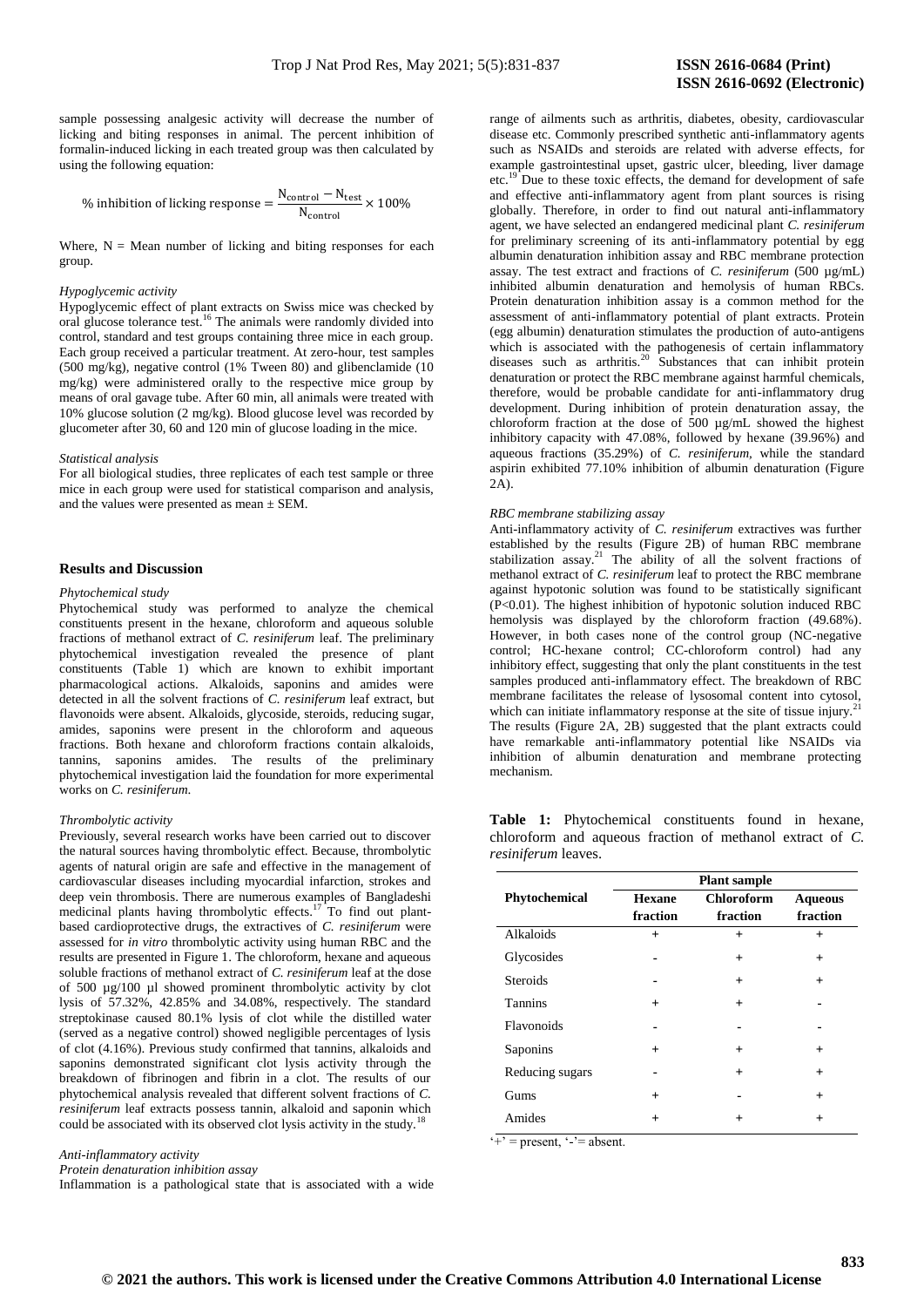

**Figure 1:** Thrombolytic activity (in terms of % clot lysis) of hexane, chloroform and aqueous fractions of methanol extract of *C. resiniferum* leaves.

 $NC = Negative control$ ;  $SK = Streptokinase$ ;  $HC = Hexane control$ ; HFCR = Hexane fraction of methanol extract of *C. resiniferum* leaf;  $CC = Chloroform control$ ;  $CFCR = Chloroform fraction of methanol$ extract of *C. resiniferum* leaf; AFCR = Aqueous fraction of methanol extract of *C. resiniferum* leaf.



**Figure 2:** Anti-inflammatory activity of *C. resiniferum* extractives by protein denaturation assay (A) and by human RBC membrane stabilizing assay (B). STD = Standard aspirin.

#### *Antipyretic activity*

It is well known that an inflammatory response is connected with numerous manifestations such as high body temperature and pain. Therefore, a compound having anti-inflammatory potential may also show antipyretic and analgesic properties. Brewer's yeast-induced hyperthermia is a useful method $^{22}$  to evaluate the antipyretic effect of plant extracts. Subcutaneous injection of yeast cell induces pyrexia, also called pathogenic fever via the enhanced production of prostaglandin through COX-2 expression.

Therefore, the inhibition of prostaglandin production by blocking the COX-2 enzyme could be the probable mechanism of antipyretic action as that of paracetamol.<sup>23</sup> In the antipyretic activity assay, the oral administration of the test samples significantly reduced the rectal temperature of the febrile mice induced by yeast. The antipyretic action of the test sample was prominent which persists up to 3h after extract administration as shown in Table 2. Among the extractives, the highest antipyretic effect was noticed for the chloroform fraction of *C. resiniferum* which downregulated the body temperature to 98.8 ± 0.04 °F, while 99.6  $\pm$  0.23 °F was observed in paracetamol treated group at  $3<sup>rd</sup>$  h of the experiment. Reduction of high body temperature might be due to the amalgamation of anti-inflammatory and antipyretic actions of *C. resiniferum* via the inhibition of prostaglandin production. However, further studies are required to confirm the mechanism of antipyretic activity of the tested extracts.

## *Analgesic activity*

#### *Central analgesic activity*

Analgesic compounds are being searched from natural sources as substitutes to synthetic drugs because of their natural origin and little adverse effect.<sup>24</sup> Analgesic activity of *C. resiniferum* extractives was determined by tail immersion method as well as by formalin-induced licking and biting response model in mice. In tail immersion method, the hexane fraction and reference drug morphine significantly increased the PRT (pain reaction time) with 228.57% and 442.86% elongation, respectively at 90 min after the oral administration of plant sample in mice (Table 3). The chloroform fraction prolonged the PRT with 236.36% elongation at 60 min, after that its effect started to diminish at the level of 42.86% at 90 min after extract administration. The results of tail immersion model indicated that the plant extracts possess moderate analgesic effect in the experimental mice.

#### *Peripheral analgesic activity*

Peripheral analgesic activity was evaluated by formalin test in mice model. Subcutaneous injection of formalin elicits the biogenesis of inflammatory mediators including PGE<sub>2</sub>, PGI<sub>2</sub> etc., which ultimately led to induce inflammation in treated animals. $^{25}$  As long as the animals feel pain, they continue to give licking and biting responses which are taken as an indication of pain sensation. Any substance having pain relieving ability is supposed to diminish the number of licking and biting responses of animals. At the dose of 500 mg/kg, the chloroform fraction of *C. resiniferum* showed maximum 29.82% inhibition of formalin-induced licking and biting responses, followed by aqueous fraction (25.38% inhibition) and hexane fraction (23.72% inhibition) (Table 4). The standard aspirin exhibited 53.22% inhibition at a dose of 50 mg/kg. The plant extract, like centrally acting morphine drug, produced a repressing effect on the nociceptive response in tailimmersion assay. The test extractives of *C. resiniferum* also inhibited formalin-induced licking and biting responses in mice. Therefore, it can be suggested that the analgesic effect of *C. resiniferum* is also peripherally mediated. The phytochemical screening revealed that the *C. resiniferum* extractives contain bioactive components including alkaloids, glycoside, steroids, reducing sugar, amides, saponins. Many researchers have reported the anti-inflammatory action of triterpenoid saponins,<sup>26</sup> glycosides<sup>27</sup> and alkaloids.<sup>28</sup> Therefore, it seems that analgesic, anti-inflammatory and antipyretic profile of C. *resiniferum* might be due to the presence of triterpenoids, glycosides and alkaloids in the extracts. However, further laboratory studies are required to confirm the credible mechanism.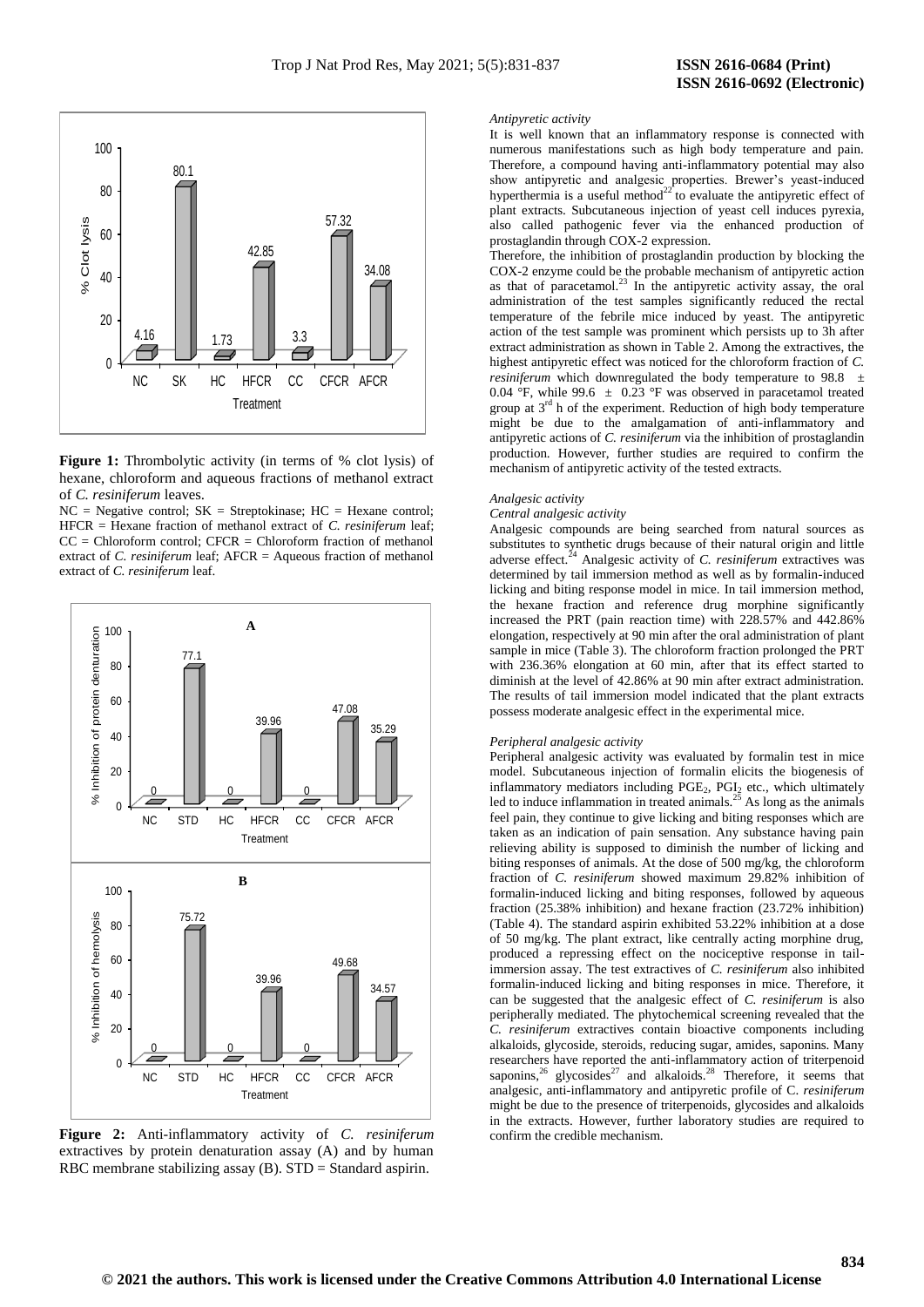**Table 2:** Antipyretic effect of hexane, chloroform and aqueous fraction of methanol extract of *C. resiniferum* leaves on yeast-induced pyrexia in mice.

|                     |                     | Rectal temperature in <sup>o</sup> F      |                  |                   |                    |  |  |
|---------------------|---------------------|-------------------------------------------|------------------|-------------------|--------------------|--|--|
| <b>Treatment</b>    |                     | After administration of plant sample/drug |                  |                   |                    |  |  |
|                     | <b>Dose</b>         | 0 <sub>h</sub>                            | 1 h              | 2 <sub>h</sub>    | 3 h                |  |  |
| Negative control    | $10 \text{ mL/kg}$  | $101.8 + 0.04$                            | $101.5 + 0.04$   | $101.3 + 0.04$    | $101.2 + 0.04$     |  |  |
| Paracetamol         | $150 \text{ mg/kg}$ | $103.0 \pm 0.02**$                        | $101.2 + 0.006*$ | $100 + 0.07*$     | $99.6 \pm 0.23$ ** |  |  |
| Hexane fraction     | $500 \text{ mg/kg}$ | $101.5 \pm 0.19**$                        | $101.0 + 0.04**$ | $99.0 + 0.04$ *** | $99.6 + 0.08**$    |  |  |
| Chloroform fraction | $500 \text{ mg/kg}$ | $101.6 + 0.07**$                          | $100.7 + 0.04**$ | $99.5 + 0.07**$   | $98.8 + 0.04**$    |  |  |
| Aqueous fraction    | $500 \text{ mg/kg}$ | $101.4 + 0.04*$                           | $100.6 + 0.04*$  | $99.6 + 0.33*$    | $99.4 + 0.11*$     |  |  |

\*P < 0.05, \*\*P < 0.01, values are expressed as mean  $\pm$  Standard error (n = 3)

**Table 3:** Analgesic effect of hexane, chloroform and aqueous fraction of methanol extract of *C. resiniferum* leaves by tail immersion method in mice.

|                        |                                   | % Elongation<br>Time after administration of<br>plant sample/drug |                  |                  |  |  |
|------------------------|-----------------------------------|-------------------------------------------------------------------|------------------|------------------|--|--|
| <b>Treatment</b>       | <b>Dose</b>                       |                                                                   |                  |                  |  |  |
|                        |                                   | <b>30 min</b>                                                     | $60 \text{ min}$ | $90 \text{ min}$ |  |  |
| Negative control       | $30 \text{ mL/kg}$                |                                                                   |                  |                  |  |  |
| Morphine               | $2 \text{ mg/kg}$                 | 333.33                                                            | 354.55           | 442.86           |  |  |
| Hexane fraction        | $500 \text{ mg/kg}$               | 208.33                                                            | 45.45            | 228.57           |  |  |
| Chloroform<br>fraction | $500 \frac{\text{mg}}{\text{kg}}$ | 50.0                                                              | 236.36           | 42.86            |  |  |
| Aqueous<br>fraction    | $500 \text{ mg/kg}$               | 33.33                                                             | 36.36            | 36.36            |  |  |

Medicinal plants are the immense sources of the bioactive lead targets that might set up a strong basis for the development of new antidiabetic agent. For example, metformin was discovered after establishing the hypoglycemic effect of its structurally related compound galegine, an alkaloid that was isolated from *Galega officinialis*. <sup>29</sup> Due to economic cost, easy availability and less side effects, there has been raising demand for the use of plant-based medicines with anti-diabetic activity. Therefore, the scientists have been exploring the plant sources to find out the bioactive compound with glucose lowering potential. In the oral glucose tolerance test, the glucose loaded diabetic mice were treated by *C. resiniferum* extractives. The obtained blood glucose level (mmol/L) for plant extracts and control groups were presented in Table 5. All the plant extracts (500 mg/kg) reduced blood glucose level in 0, 30, 60, 120 min compared to the control group. This effect was persistent up to 120 min after the oral administration of glucose. The hypoglycemic effect of *C. resiniferum* might be associated with the presence of bioactive phytochemicals having antidiabetic effects via the stimulation of insulin release by β-cells or inhibition of glucose absorption from intestine.<sup>30</sup> Further biological investigations are needed to isolate the compound responsible for this observed hypoglycemic action.

## *Hypoglycemic effect*

## **Table 4:** Analgesic effect of hexane, chloroform and aqueous fraction of methanol extract of *C. resiniferum* leaves by formalin-induced licking and biting response method in mice

| <b>Treatment</b>    | <b>Dose</b>                       |       | Licking and biting<br>responses (s) |       | Average (s) | <b>Inhibition</b> | t-test             |
|---------------------|-----------------------------------|-------|-------------------------------------|-------|-------------|-------------------|--------------------|
|                     |                                   | $M-1$ | $M-2$                               | $M-3$ |             | $\frac{9}{6}$     |                    |
| Negative control    | $0.1$ mL/10 g                     | 290   | 300                                 | 265   | 285.0       | $\Omega$          | --                 |
| <b>ASA</b>          | $50 \frac{\text{mg}}{\text{kg}}$  | 184   | 101                                 | 115   | 133.33      | 53.22             | 4.48<br>< 0.05     |
| Hexane fraction     | $500 \text{ mg/kg}$               | 225   | 218                                 | 209   | 217.33      | 23.72             | 4.29<br>< 0.05     |
| Chloroform fraction | $500 \text{ mg/kg}$               | 205   | 201                                 | 194   | 200.0       | 29.82             | 5.25<br>${}< 0.05$ |
| Aqueous fraction    | $500 \frac{\text{mg}}{\text{kg}}$ | 220   | 212                                 | 206   | 212.67      | 25.38             | 6.54<br>${}< 0.05$ |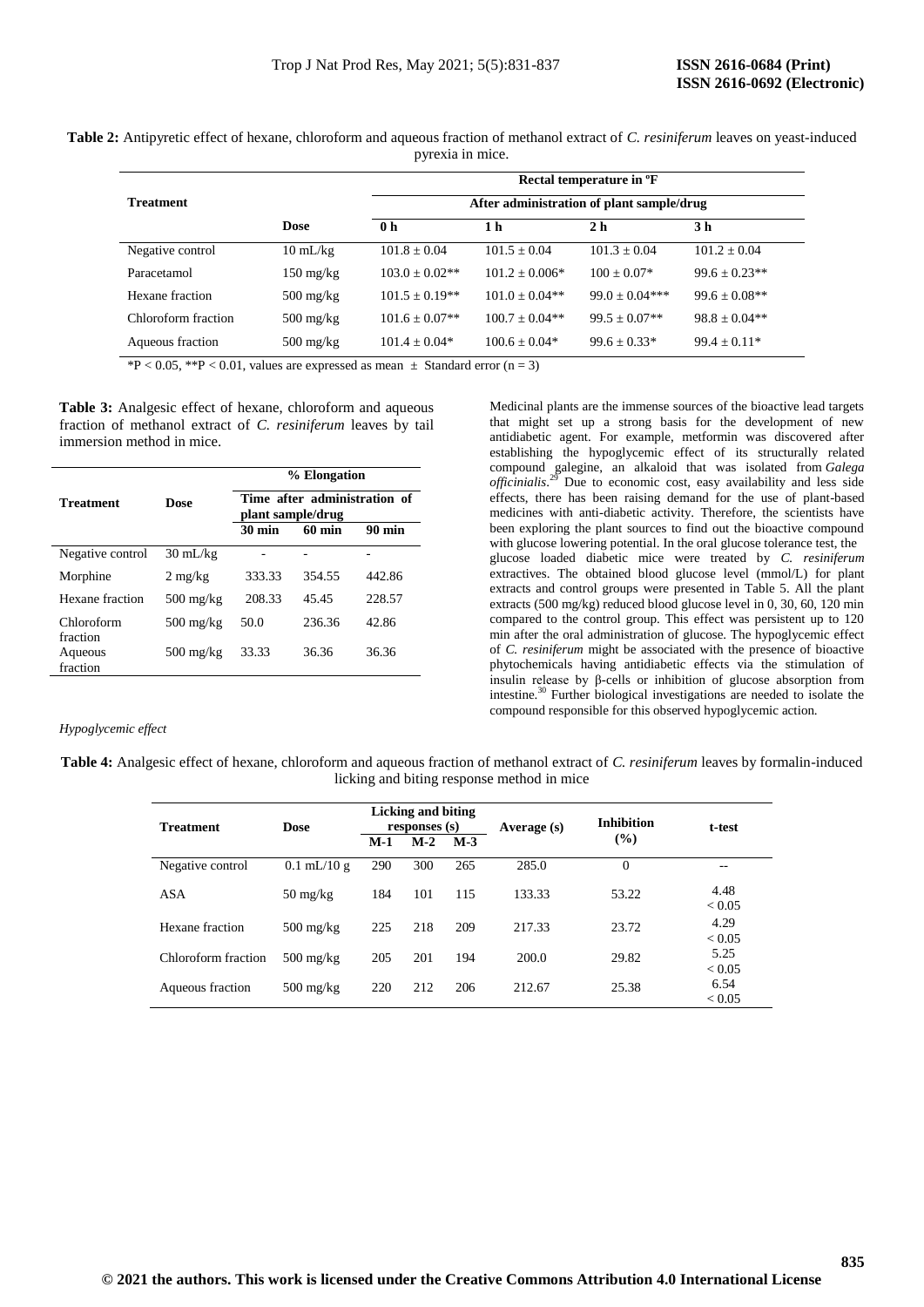| Table 5: Hypoglycemic effect of hexane, chloroform and aqueous fraction of methanol extract of C. resiniferum leaves by oral glucose |
|--------------------------------------------------------------------------------------------------------------------------------------|
| tolerance test in mice.                                                                                                              |

|                     |                     | Mean plasma level of glucose in mmol/L<br>Time after administration of plant sample/drug |                  |                  |                   |  |  |
|---------------------|---------------------|------------------------------------------------------------------------------------------|------------------|------------------|-------------------|--|--|
| <b>Treatment</b>    | <b>Dose</b>         |                                                                                          |                  |                  |                   |  |  |
|                     |                     | $0 \text{ min}$                                                                          | $30 \text{ min}$ | $60 \text{ min}$ | $120 \text{ min}$ |  |  |
| Negative control    | $0.1$ mL/kg         | 5.9                                                                                      | 6.6              | 7.3              | 5.5               |  |  |
| Glibenclamide       | $10 \text{ mg/kg}$  | 4.2                                                                                      | 3.8              | 3.5              | 3.4               |  |  |
| Hexane fraction     | $500 \text{ mg/kg}$ | 4.9                                                                                      | 4.6              | 4.2              | 3.9               |  |  |
| Chloroform fraction | $500 \text{ mg/kg}$ | 4.9                                                                                      | 4.7              | 4.4              | 4.1               |  |  |
| Aqueous fraction    | $500 \text{ mg/kg}$ | 5.0                                                                                      | 4.6              | 4.1              | 3.9               |  |  |

### **Conclusion**

Our study demonstrated that the plant has potential *in vitro* and *in vivo* pharmacological properties which authenticate its traditional uses in Bangladeshi tribal people. The chloroform fraction of methanol extract of *C. resiniferum* leaf showed promising thrombolytic, antiinflammatory and analgesic effect. The results suggest that *C. resiniferum* can be a potential source for bioactivities. Nonetheless, further study is necessary to discover specific bioactive compounds present in the tested plant samples and their mechanism of action.

## **Conflict of interest**

The authors declare no conflict of interest.

## **Authors' Declaration**

The authors hereby declare that the works presented in this article are original and that any liability for claims relating to the content of this article will be borne by them.

## **Acknowledgements**

The authors are grateful to Bangladesh Forest Research Institute (BFRI), Chattogram, Bangladesh for plant identification.

#### **References**

- 1. Bari MS, Khandokar L, Haque E, Romano B, Capasso R, Seidel V, Haque MA, Rashid MA. Ethnomedicinal uses, phytochemistry, and biological activities of plants of the genus Gynura. J Ethnopharmacol. 2021; 271: 113834.
- 2. Sharmin T, Rashid MA. Bioactivities of stem bark of *Albizia chinensis* Osbeck. Merr., Chakua Koroi of Bangladesh. Afr J Pharm Pharmacol. 2020; 14(6): 179-184.
- 3. Hamilton AC. Medicinal plants, conservation and livelihoods. Biodiv Conserv. 2004; 13: 1477-1517.
- 4. Hossain MK, Alam MS. Effect of pre-sowing treatments on seed germination and seedling growth of *Canarium resiniferum*, a rare native tree of Bangladesh. J Environ Sci. 2017; 33(3): 226-232.
- 5. Meena D, Binaibabu N, Doss J. Future prospects for the critically endangered medicinally important species, *Canarium strictum* Roxb. a review. Int J Conserv Sci. 2012; 3: 231-237.
- 6. Muthuswamy R, Senthamarai R. Anti-inflammatory activity of essential oil of *Canarium strictum* Roxb. Iran J Pharm Sci. 2013; 9(2): 13-21.
- 7. Suruse PB, Duragkar NJ, Shivhare UD, Kale MK BS. Study of antibacterial activity of *Canarium strictum* gum resin. Res J Pharmacogn Phytochem. 2010; 2: 435-437.
- 8. Suruse PB, Bodele SB, Duragkarn JKM. Anti-inflammatory and analgesic activities of isolated compounds from *Canarium strictum*. J Cell Tiss Res. 2008; 8(3): 1481-1484.
- 9. Venkatachalapathi A, Kaffoor HA, Paulsamy S. Antipyretic activity of methanolic leaf extract of *Canarium strictum* Roxb. J Ayu Herb Med. 2017; 3(2): 60-62.
- 10. Islam M, Jannat T, Kuddus MR, Rashid MA, Haque MR. *In vitro* and *In vivo* evaluation of pharmacological potentials of *Campsis radicans* L. Clin Phytosci. 2019; 5: 42.
- 11. Ibrahim M, Hossain A, Shajib S, Rashid MA. Preliminary phytochemical and pharmacological screenings of *Plumbago indica* L . and *Alpinia conchigera* Griff . Dhaka Univ J Pharm Sci. 2018; 17(1): 73-79.
- 12. Shinde UA, Phadke AS, Nair AM, Mungantiwar AA, Dikshit VJ, Saraf MN. Membrane stabilizing activity-a possible mechanism of action for the anti-inflammatory activity of *Cedrus deodara* wood oil. Fitoterapia 1999; 70: 251-257.
- 13. Zimmermann M. Ethical guidelines for investigations of experimental pain in conscious animals. Pain. 1983; 16(2): 109-110.
- 14. Muhammad N, Saeed M, Khan H. Antipyretic, analgesic and anti-inflammatory activity of *Viola betonicifolia* whole plant. BMC Compl Altern Med. 2012; 12: 59.
- 15. Islam MR, Naima J, Proma NM, Hussain MS, Uddin SMN, Hossain MKH. *In-vivo* and *in-vitro* evaluation of pharmacological activities of *Ardisia solanacea* leaf extract. Clin Phytosci. 2019; 5: 32.
- 16. Khatun H, Nesa L, Islam R, Ripa FA, Mamum A, Kadir S. Antidiabetic and antidiarrheal effects of the methanolic extract of *Phyllanthus reticulatus* leaves in mice. Asian Pac J Reprod. 2014; 3(2): 121-127.
- 17. Mahmud S, Akhter S, Rahman MA, Aklima J, Akhter S, Merry SR, Jubair SM, Dash R, Emran TB. Antithrombotic effects of five organic extracts of Bangladeshi plants *in vitro* and mechanisms in *in silico* models. Evid-Based Compl Altern Med. 2015; 782742: 8.
- 18. Ali R, Hossain M, Runa JF. Evaluation of thrombolytic potential of three medicinal plants available in Bangladesh, as a potent source of thrombolytic compounds. 2014; 4(6): 430-436.
- 19. Oguntibeju OO. Medicinal plants with anti-inflammatory activities from selected countries and regions of Africa. J Inflamm Res. 2018; 11: 307-317.
- 20. Anyasor GN, Okanlawon AA, Ogunbiyi B. Evaluation of anti-inflammatory activity of *Justicia secunda* Vahl leaf extract using *in vitro* and *in vivo* inflammation models. Clin Phytosci. 2019; 5: 49.
- 21. Naz R, Ayub H, Nawaz S, Islam ZU, Yasmin T, Bano A, Wakeel A, Zia S, Roberts TH. Antimicrobial activity, toxicity and anti-inflammatory potential of methanolic extracts of four ethnomedicinal plant species from Punjab,